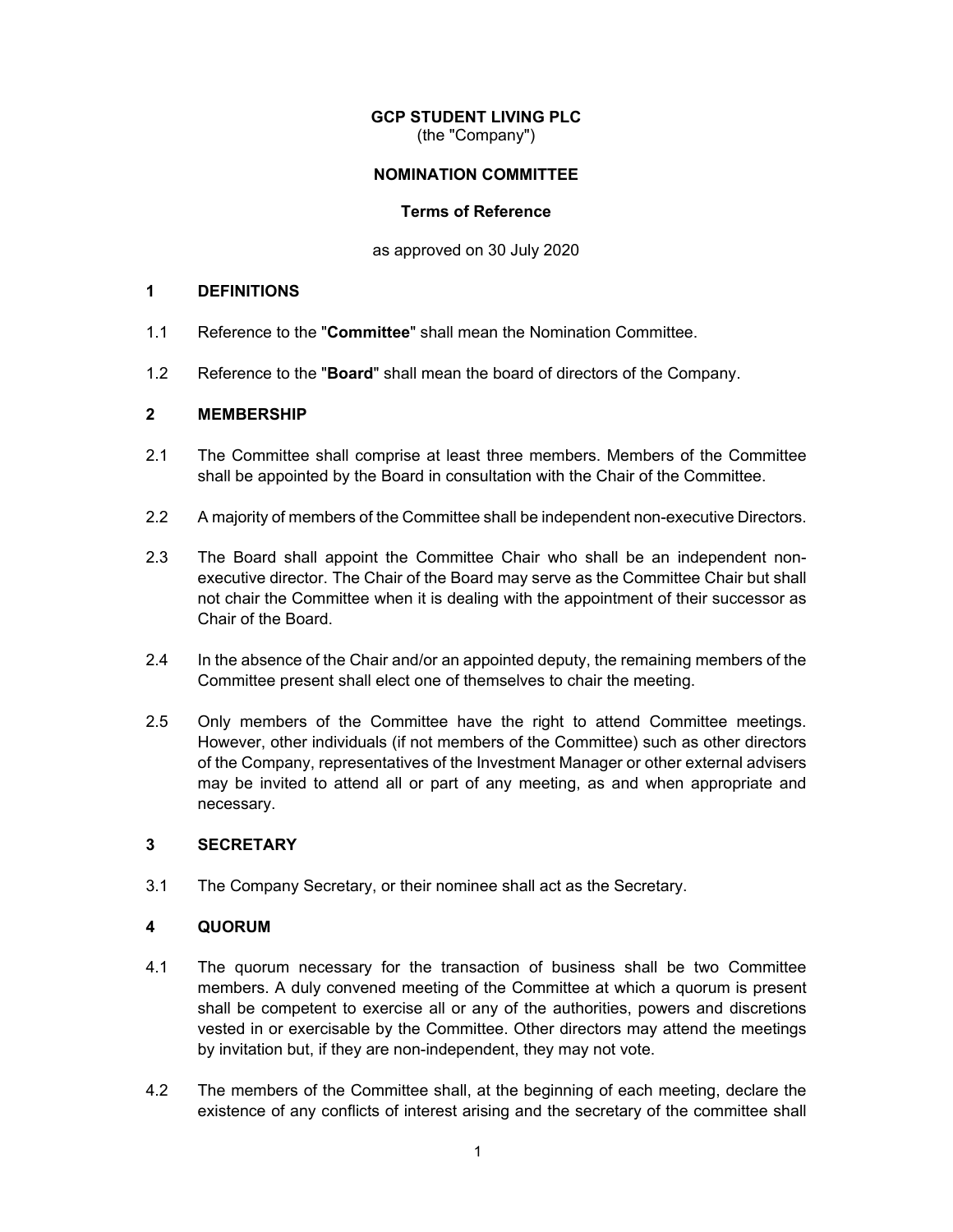minute them accordingly.

4.3 The members of the Committee may meet for the despatch of business, adjourn and otherwise regulate meetings as they deem fit. Without prejudice to the foregoing, all or any of the members of the Committee may participate in a meeting of the Committee by means of a conference telephone or any communication equipment which allows all persons participating in the meeting to hear each other. A member of the Committee so participating shall be deemed to be present in person at the meeting and shall be entitled to fully participate and be counted in the quorum accordingly.

# **5 FREQUENCY OF MEETINGS**

- 5.1 The Committee shall meet at least once a year and otherwise as determined by the Chair.
- 5.2 A sufficient interval should be allowed between Committee meetings and main Board meetings to allow any work arising from the Committee meeting to be carried out and reported to the Board as appropriate.

# **6 NOTICE OF MEETINGS**

- 6.1 Meetings of the Committee shall be convened by the Secretary at the request of any of its members.
- 6.2 Unless otherwise agreed, notice of each meeting confirming the venue, time and date together with an agenda of items to be discussed, shall be forwarded to each member of the Committee, any other person required to attend and all other members of the Board, no later than five working days before the date of the meeting. Supporting papers shall be sent to Committee members and to other attendees as appropriate, at the same time.

# **7 MINUTES**

- 7.1 The Secretary shall minute the proceedings and resolutions of all meetings of the Committee, including recording the names of those present and in attendance.
- 7.2 Draft minutes of Committee meetings shall be circulated promptly to the Committee Chair and, thereafter, to all members of the Committee. Once approved, minutes should be circulated to all members of the Board unless it would be inappropriate to do so in the opinion of the Committee Chair.

# **8 ANNUAL GENERAL MEETING**

8.1 The Committee Chair shall attend the Annual General Meeting to answer shareholder questions on the Committee's activities and matters within the scope of the Committee's responsibilities.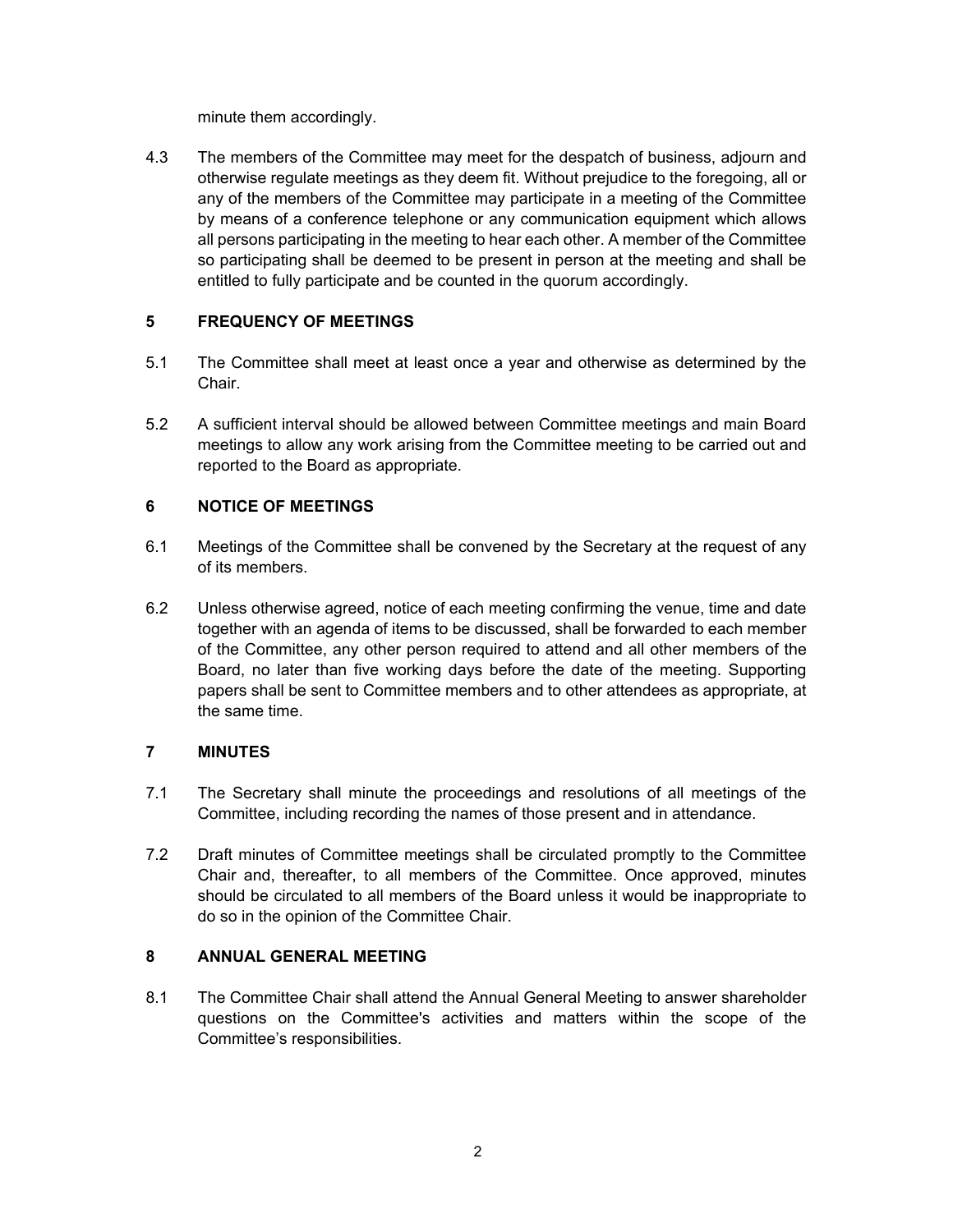# **9 DUTIES**

- 9.1 The Committee should carry out the duties below for the Company, major subsidiary undertakings and the Group as a whole, as appropriate.
- 9.2 Regularly review the structure, size and composition (including the skills, knowledge, experience and diversity, including gender and ethnicity) required of the Board compared to its current position and make any changes as necessary;
- 9.3 give full consideration to succession planning of Directors, taking into account the challenges and opportunities facing the Company and the skills and expertise needed on the Board in the future;
- 9.4 formulate plans for succession of Directors and, in particular, for the key roles of Chair of the Board and Chair of the Audit and Risk Committee;
- 9.5 identify suitable candidates for the role of Senior Independent Director, if one is to be appointed;
- 9.6 determine membership of the Audit and Risk Committee, in consultation with the Chair of the Audit and Risk Committee and subject to the approval of the Board;
- 9.7 be responsible for identifying and nominating candidates to fill Board vacancies as and when they arise;
- 9.8 before an appointment is made, evaluate the balance of skills, knowledge and experience on the Board, and, in the light of this evaluation, prepare a description of the role and capabilities required for a particular appointment. In identifying suitable candidates, the Committee shall:
	- (i) use the services of external advisers to facilitate the search if considered necessary and appropriate;
	- (ii) consider candidates from a wide range of backgrounds; and
	- (iii) consider candidates on merit and against objective criteria, having due regard to the benefits of diversity on the Board and taking care that appointees have enough time available to devote to the position;
- 9.9 keep under review the leadership needs of the Company, with a view to ensuring the continued ability of the Company to compete effectively in the marketplace;
- 9.10 keep up to date and fully informed about strategic issues and commercial changes affecting the Company and the market in which it operates;
- 9.11 review annually the time required from Directors. Performance evaluation should be used to assess whether the Directors are spending enough time to fulfil their duties; and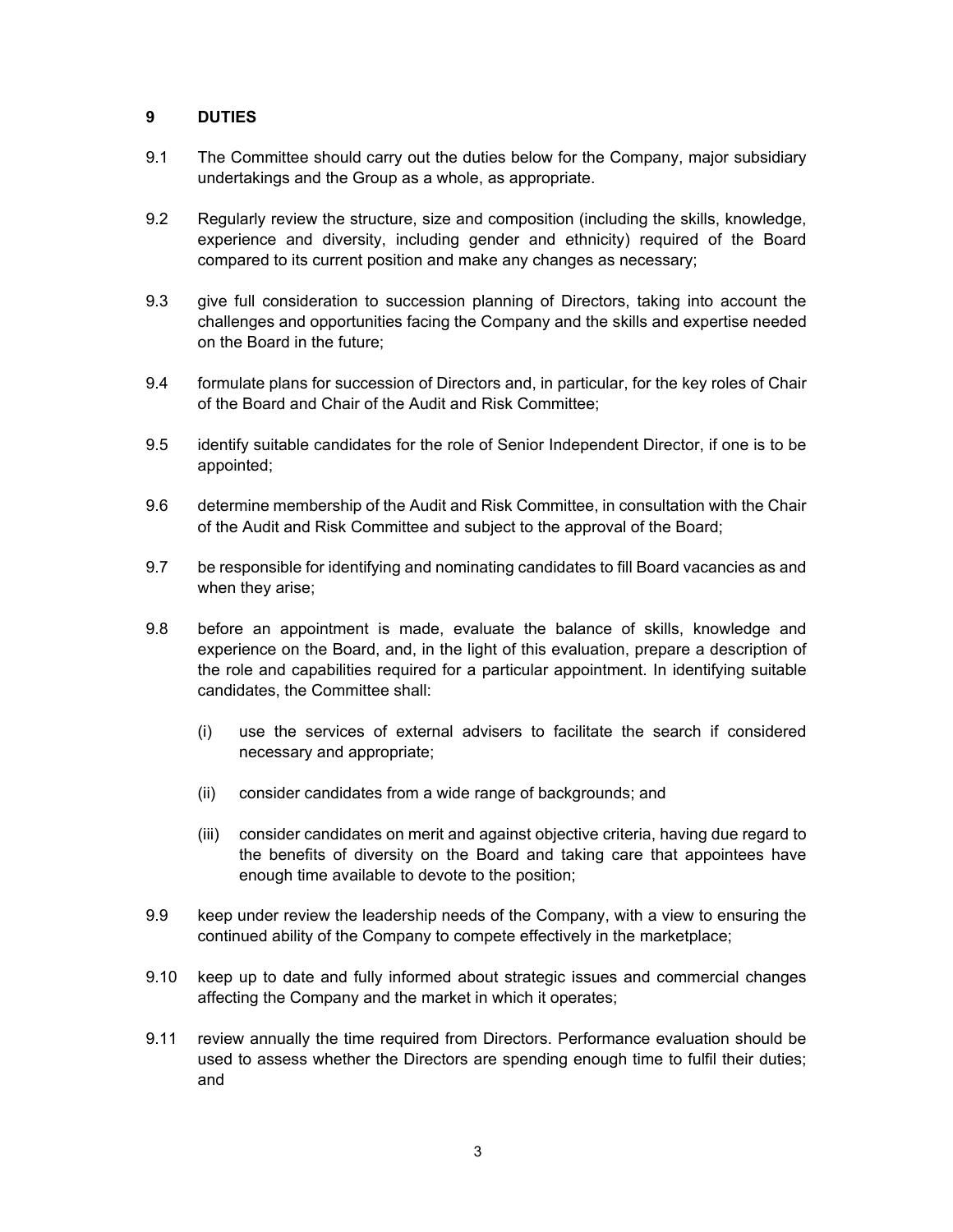- 9.12 ensure that, on appointment to the Board, Directors receive a formal letter of appointment setting out clearly what is expected of them in terms of time commitment, committee service and involvement outside Board meetings.
- 9.13 consider the re-appointment of any Director at the conclusion of his or her specified term of office, having given due regard to their performance and ability to continue to contribute to the Board in the light of the knowledge, skills and experience required;
- 9.14 consider any recommendation to shareholders concerning the annual re-election of Directors under the AIC Code of Corporate Governance (the "Code" ), having due regard to their performance and ability, and why their contribution is important to the Company's long-term sustainable success in light of the knowledge, skills and experience required and the need for progressive refreshing of the Board taking into account the length of service of individual Directors, the Chair of the Board and the Board as a whole;
- 9.15 consider any matters relating to the continuation in office of any Director at any time, including the suspension or termination of service of a Director subject to the provisions of the law and their service contract, if any;
- 9.16 consider and approve the appointment of any director or officer other than to the position of Chair of the Board, which would be considered at a meeting of the full Board;
- 9.17 consider and recommend to the Board a policy on the tenure of the Chair of the Board;
- 9.18 review the results of the Board performance evaluation process that relate to the composition of the Board and succession planning; and
- 9.19 receive and consider updates from the Investment Manager on its own succession planning activities.

# **10 REPORTING RESPONSIBILITIES**

- 10.1 The Chair shall report formally to the Board on the Committee's proceedings after each meeting on all matters within its duties and responsibilities and shall also formally report to the Board on how it has discharged its responsibilities.
- 10.2 The Committee shall make whatever recommendations to the Board it deems appropriate on any area within its remit where action or improvement is needed, and adequate time should be made available for Board discussion.
- 10.3 The Committee shall compile a report on its activities, including its membership and frequency of and attendance at its meetings, to be included in the Company's annual report. The report should include an explanation of
	- (i) the process used in relation to appointments, its approach to succession planning and how both support the development of a diverse pipeline;
	- (ii) how Board evaluation has been conducted, the nature and extent of any external